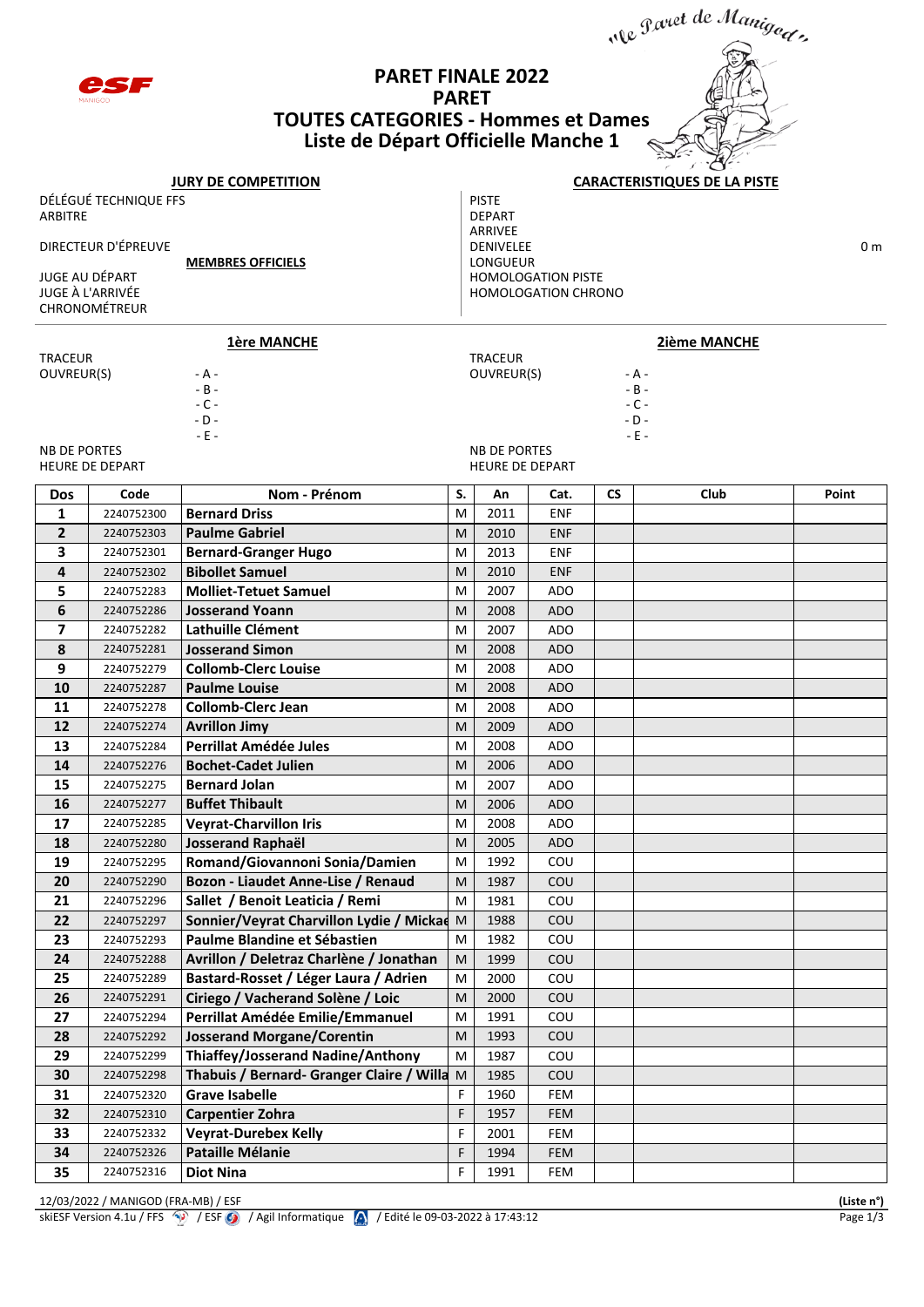

## **PARET FINALE 2022 PARET TOUTES CATEGORIES - Hommes et Dames Liste de Départ Officielle Manche 1**



| Dos | Code       | Nom - Prénom                       | S. | An   | Cat.       | <b>CS</b> | Club | Point |
|-----|------------|------------------------------------|----|------|------------|-----------|------|-------|
| 36  | 2240752311 | <b>Chanson Marie-Hélène</b>        | F  | 1968 | <b>FEM</b> |           |      |       |
| 37  | 2240752325 | <b>Mermillod Eva</b>               | F  | 1997 | <b>FEM</b> |           |      |       |
| 38  | 2240752308 | <b>Bessière Léa</b>                | F  | 1998 | <b>FEM</b> |           |      |       |
| 39  | 2240752333 | <b>Veyrat-Durebex Elisabeth</b>    | F  | 1990 | <b>FEM</b> |           |      |       |
| 40  | 2240752322 | Jolais Hélène                      | F  | 1990 | <b>FEM</b> |           |      |       |
| 41  | 2240752306 | <b>BIBOLLET ADELE</b>              | F  | 2001 | <b>FEM</b> |           |      |       |
| 42  | 2240752317 | <b>Gerfaux Pauline</b>             | F  | 1989 | <b>FEM</b> |           |      |       |
| 43  | 2240752315 | <b>Curt Elvina</b>                 | F  | 2001 | <b>FEM</b> |           |      |       |
| 44  | 2240752319 | <b>Gonzalez Johana</b>             | F  | 1992 | <b>FEM</b> |           |      |       |
| 45  | 2240752321 | <b>Gruffy Noémie</b>               | F  | 1997 | FEM        |           |      |       |
| 46  | 2240752304 | <b>Assier Angélique</b>            | F  | 1983 | <b>FEM</b> |           |      |       |
| 47  | 2240752312 | <b>Collomb-Clerc Laura</b>         | F  | 2004 | <b>FEM</b> |           |      |       |
| 48  | 2240752323 | <b>Lecuyer Aude</b>                | F  | 1985 | <b>FEM</b> |           |      |       |
| 49  | 2240752327 | <b>Sauvage Mathilde</b>            | F  | 1992 | <b>FEM</b> |           |      |       |
| 50  | 2240752318 | <b>Godvin Fleur</b>                | F  | 1990 | <b>FEM</b> |           |      |       |
| 51  | 2240752324 | <b>Marchesseau Louison</b>         | F  | 1992 | FEM        |           |      |       |
| 52  | 2240752330 | <b>Thomassin Suzanne</b>           | F  | 1992 | <b>FEM</b> |           |      |       |
| 53  | 2240752307 | <b>Bernard-Granger Jessica</b>     | F  | 1988 | <b>FEM</b> |           |      |       |
| 54  | 2240752309 | <b>Bouyon Clémence</b>             | F  | 2001 | <b>FEM</b> |           |      |       |
| 55  | 2240752314 | <b>Collomb-Paton Floriane</b>      | F  | 1986 | FEM        |           |      |       |
| 56  | 2240752331 | <b>Veyrat-Durebex Emilie</b>       | F  | 1985 | <b>FEM</b> |           |      |       |
| 57  | 2240752305 | <b>Avrillon Fiona</b>              | F  | 1998 | <b>FEM</b> |           |      |       |
| 58  | 2240752329 | <b>Thevenet Lucie</b>              | F  | 1998 | <b>FEM</b> |           |      |       |
| 59  | 2240752313 | <b>Collomb-Clerc Noémie</b>        | F  | 2001 | <b>FEM</b> |           |      |       |
| 60  | 2240752328 | <b>Thevenet Marion</b>             | F  | 1995 | <b>FEM</b> |           |      |       |
| 62  | 2240752387 | <b>Grave Olivier</b>               | M  | 1957 | <b>SUP</b> |           |      |       |
| 63  | 2240752388 | <b>Josserand Jean-Michel</b>       | M  | 1964 | <b>SUP</b> |           |      |       |
| 64  | 2240752392 | <b>Morel Jacques</b>               | M  | 1957 | <b>SUP</b> |           |      |       |
| 65  | 2240752393 | Perillat-Boiteux Hervé             | M  | 1961 | <b>SUP</b> |           |      |       |
| 66  | 2240752383 | <b>Chappet Christophe</b>          | M  | 1965 | <b>SUP</b> |           |      |       |
| 67  | 2240752390 | <b>Josserand André</b>             | M  | 1957 | <b>SUP</b> |           |      |       |
| 68  | 2240752381 | <b>Bayle Patrick</b>               | M  | 1957 | <b>SUP</b> |           |      |       |
| 69  | 2240752397 | <b>Virieux Jean-Louis</b>          | M  | 1953 | <b>SUP</b> |           |      |       |
| 70  | 2240752396 | <b>Veyrat-Charvillon Jean-Marc</b> | M  | 1959 | <b>SUP</b> |           |      |       |
| 71  | 2240752394 | <b>Rossi Norbert</b>               | M  | 1958 | <b>SUP</b> |           |      |       |
| 72  | 2240752386 | <b>Golliet Simon</b>               | M  | 1964 | <b>SUP</b> |           |      |       |
| 73  | 2240752384 | Favre-Félix Jean-Michel            | M  | 1964 | <b>SUP</b> |           |      |       |
| 74  | 2240752389 | <b>Josserand Hubert</b>            | м  | 1962 | <b>SUP</b> |           |      |       |
| 75  | 2240752391 | <b>Maliaud Pierre-Olivier</b>      | M  | 1965 | <b>SUP</b> |           |      |       |
| 76  | 2240752382 | <b>Buffet Stéphane</b>             | M  | 1966 | <b>SUP</b> |           |      |       |
| 77  | 2240752385 | <b>Gay-Perret Bernard</b>          | M  | 1952 | <b>SUP</b> |           |      |       |
| 78  | 2240752395 | <b>Thevenet Pascal</b>             | M  | 1962 | SUP        |           |      |       |
| 80  | 2240752409 | Guillot Jérôme                     | M  | 1977 | <b>VET</b> |           |      |       |
| 81  | 2240752398 | Armand Jérôme                      | м  | 1979 | <b>VET</b> |           |      |       |
| 82  | 2240752405 | <b>Collomb-Clerc Sebastien</b>     | M  | 1975 | <b>VET</b> |           |      |       |
| 83  | 2240752410 | <b>Havard Fabrice</b>              | M  | 1982 | <b>VET</b> |           |      |       |
| 84  | 2240752400 | <b>Baranne Pierre</b>              | M  | 1981 | <b>VET</b> |           |      |       |
| 85  | 2240752361 | <b>MARIN Stéphane</b>              | м  | 1972 | <b>VET</b> |           |      |       |
| 86  | 2240752412 | Perrillat Amédée Jérémie           | M  | 1977 | <b>VET</b> |           |      |       |
| 87  | 2240752401 | <b>Binvignat Gilles</b>            | M  | 1973 | <b>VET</b> |           |      |       |
| 88  | 2240752408 | <b>Georges Christophe</b>          | M  | 1977 | <b>VET</b> |           |      |       |
| 89  | 2240752371 | <b>Pedro David</b>                 | м  | 1971 | <b>VET</b> |           |      |       |

12/03/2022 / MANIGOD (FRA-MB) / ESF<br>
skiESF Version 4.1u / FFS <sup>(\*\*\*</sup>) / ESF (\*\*\*) / Agil Informatique (\*\*) / Edité le 09-03-2022 à 17:43:12<br>
Page 2/3 skiESF Version 4.1u / FFS  $\circled{3}$  / ESF  $\circled{9}$  / Agil Informatique  $\circled{4}$  / Edité le 09-03-2022 à 17:43:12